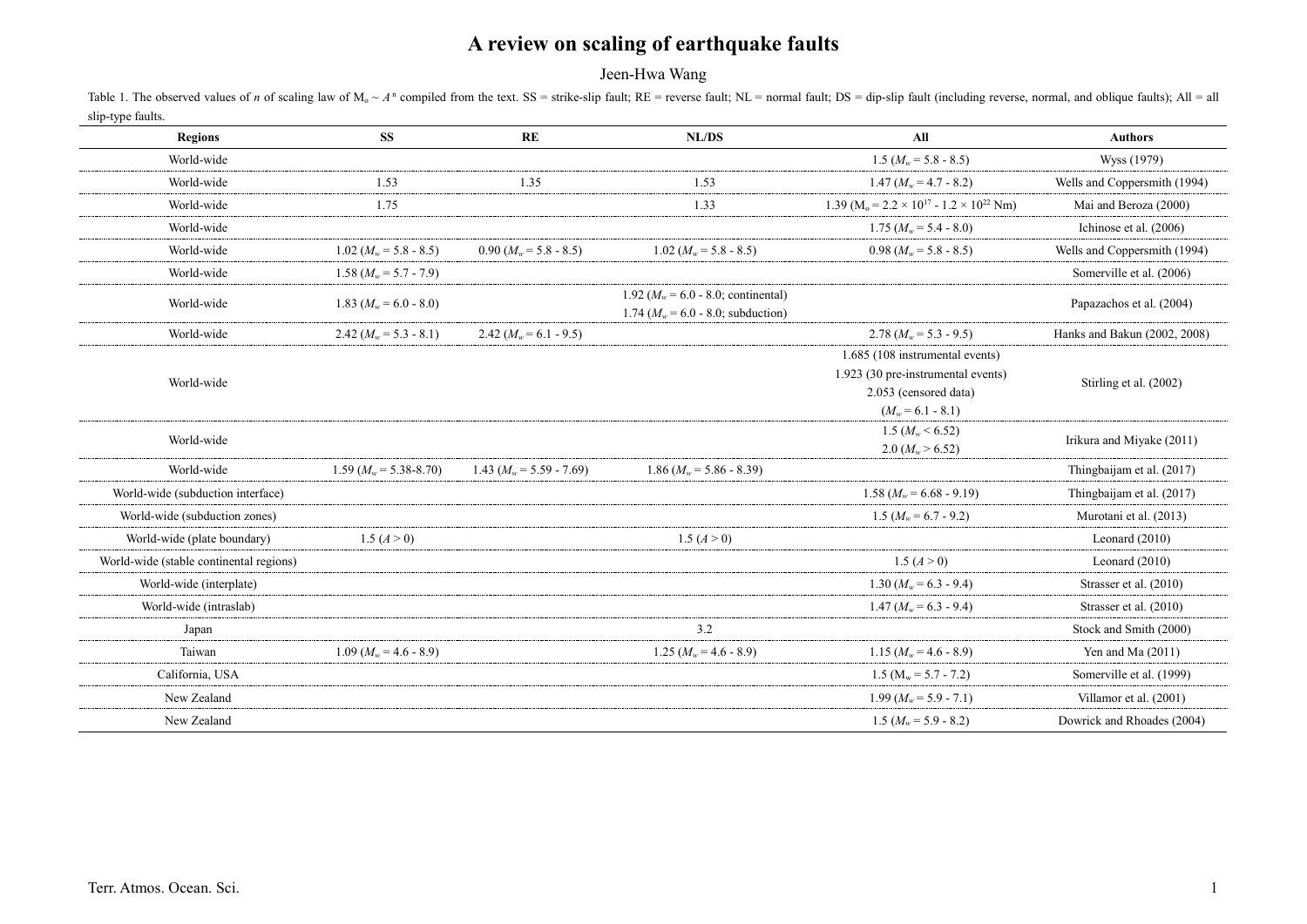Jeen-Hwa Wang

Table 2. The observed values of n of scaling law of  $M_0 \sim L^n$  compiled from the text. SS = strike-slip fault; RE = reverse fault; NL = normal fault; DS = dip-slip fault (including reverse, normal, and oblique faults); All slip-type faults.  $L_0$  = surface rupture length and  $L_0$  = subsurface rupture length.

| <b>Regions</b>                          | SS.                                                                                                                                         | RE                                       | NL/DS                                                                                         | All                                                                                                                 | <b>Authors</b>               |
|-----------------------------------------|---------------------------------------------------------------------------------------------------------------------------------------------|------------------------------------------|-----------------------------------------------------------------------------------------------|---------------------------------------------------------------------------------------------------------------------|------------------------------|
| World-wide                              |                                                                                                                                             |                                          |                                                                                               | 3.65                                                                                                                | Nuttli (1983a)               |
| World-wide                              | 1.68 (for $L_o$ )<br>1.11 (for $L_s$ )                                                                                                      | 1.83 (for $L_o$ )<br>$0.95$ (for $L_s$ ) | 1.98 (for $L_0$ )<br>$0.75$ (for $L_s$ )                                                      | 1.74 (for $L_0$ )<br>1.04 (for $L_s$ )<br>$(M_w = 4.7 - 8.2)$                                                       | Wells and Coppersmith (1994) |
| World-wide                              |                                                                                                                                             | 2.7 (small events)<br>2.9 (large events) | 3.1 (small events)<br>4.1 (large events)                                                      |                                                                                                                     | Stock and Smith (2000)       |
| World-wide                              | $5.0 (L < 50$ km)<br>1.3 $(L > 50$ km)                                                                                                      |                                          |                                                                                               |                                                                                                                     | Stirling et al. (1996)       |
| World-wide                              | 2.20 $(M_w = 5.38 - 8.70)$                                                                                                                  | 2.44 $(M_w = 5.59 - 7.69)$               | $3.09 (M_w = 5.86 - 8.39)$                                                                    |                                                                                                                     | Thingbaijam et al. (2017)    |
| World-wide (subduction interface)       |                                                                                                                                             |                                          |                                                                                               | $2.57 (M_w = 6.68 - 9.19)$                                                                                          | Thingbaijam et al. (2017)    |
| World-wide                              |                                                                                                                                             |                                          |                                                                                               | $1.98 \pm 0.14 \approx 2$ ( $M_w = 4.3 - 8.5$ )                                                                     | Wang and Ou (1998)           |
| World-wide                              |                                                                                                                                             |                                          |                                                                                               | 2.04 ( $M_w$ = 5.46 - 7.79)                                                                                         | Johnston et al. (1994)       |
| World-wide                              |                                                                                                                                             |                                          | 1.98 $(M_w = 6.5 - 7.2)$                                                                      |                                                                                                                     | Mason (1996)                 |
| World-wise                              |                                                                                                                                             |                                          |                                                                                               | 1.425 (167 instrumental events)<br>1.125 (49 pre-instrumental events)<br>1.3 (censored data)<br>$(M_w = 6.1 - 8.1)$ | Stirling et al. (2002)       |
| World-wide                              | 2.54 $(M_w = 6.0 - 8.0)$                                                                                                                    |                                          | 3.00 ( $M_w$ = 6.0 - 8.0; continental)<br>2.73 ( $M_w = 6.0 - 8.0$ ; subduction)              |                                                                                                                     | Papazachos et al. (2004)     |
| World-wide                              | 1.31 $(M_w > 5.97)$                                                                                                                         | 2.82 $(M_w > 5.97)$                      | $0.71~(M_w > 5.97)$                                                                           |                                                                                                                     | Wesnousky (2008)             |
| World-wide                              | 2.42 $(M_w = 5.3 - 8.1)$                                                                                                                    | 2.42 $(M_w = 6.1 - 9.5)$                 |                                                                                               | 2.78 $(M_w = 5.3 - 9.5)$                                                                                            | Blaser et al. (2010)         |
| World-wide                              | $3.0 (A = 0 - 5500 m^2)$<br>2.5 ( $A = 3400 - 45500$ m <sup>2</sup> )<br>1.5 $(A > 45500 \text{ m}^2)$<br>(based on surface rupture length) |                                          | $3.0 (A = 0 - 5500 m^2)$<br>2.5 $(A > 5500 \text{ m}^2)$<br>(based on surface rupture length) |                                                                                                                     | Leonard $(2010)$             |
| World-wide (plate boundary)             | $2.27 (A = 0 - 5500 m2)$<br>~1 $(A > 45500 \text{ m}^2)$<br>(based on subsurface rupture length)                                            |                                          | 2.27 (A > 5500 m <sup>2</sup> )<br>(based on subsurface rupture length)                       |                                                                                                                     | Leonard $(2010)$             |
| World-wide (stable continental regions) |                                                                                                                                             |                                          |                                                                                               | $3.0 (A = 0 - 2500 m2)$<br>2.5 $(A > 2500 \text{ m}^2)$<br>(based on surface rupture length)                        | Leonard $(2010)$             |
| World-wide (stable continental regions) |                                                                                                                                             |                                          |                                                                                               | 2.5 $(A > 0)$<br>(based on subsurface rupture length)                                                               | Leonard $(2010)$             |
| World-wide (continent)                  | 3 (small events)                                                                                                                            |                                          | 3 (small events)                                                                              |                                                                                                                     | Stock and Smith (2000)       |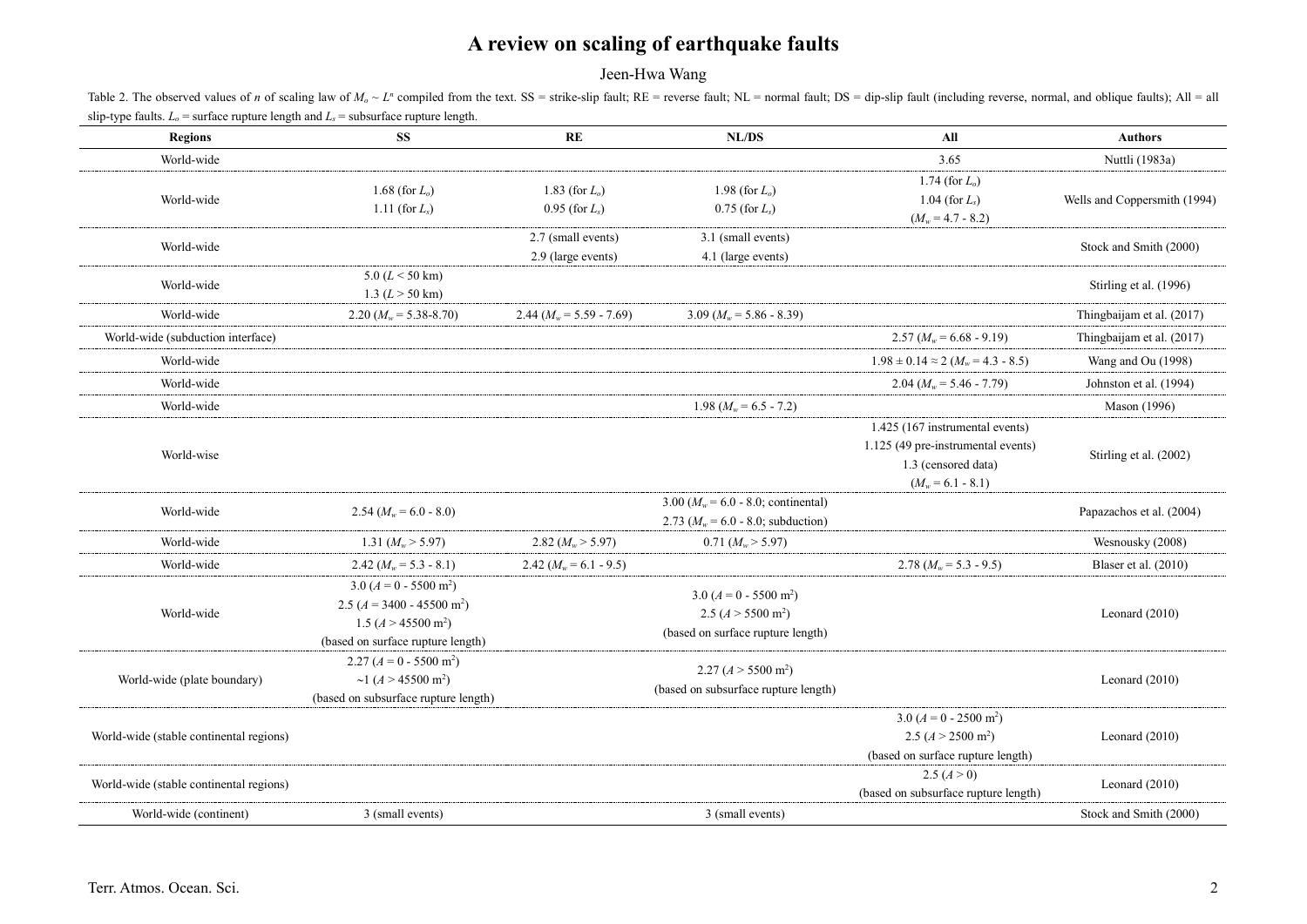Jeen-Hwa Wang

| <b>Regions</b>                     | <b>SS</b>               | <b>RE</b> | NL/DS                    | All                      | <b>Authors</b>             |
|------------------------------------|-------------------------|-----------|--------------------------|--------------------------|----------------------------|
|                                    | 2 (large events)        |           | 2 (large events)         |                          |                            |
| World-wide (continent/interpolate) |                         |           |                          | 1.20 $(M_w > 5.5)$       | Romanowicz and Ruff (2002) |
|                                    |                         |           |                          | 1.09 $(M_w > 5.5)$       |                            |
| World-wide (interplate)            |                         |           |                          | $2.09 (M_w = 6.3 - 9.4)$ | Strasser et al. (2010)     |
| World-wide (intraplate)            |                         |           |                          | $2.17 (M_w = 6.3 - 9.4)$ | Strasser et al. (2010)     |
|                                    |                         |           |                          | $3 (M_w < 6.5)$          | Shimazaki (1986)           |
| Japan                              |                         |           |                          | $2 (M_w > 6.5)$          |                            |
| Japan                              |                         |           |                          | 2.1 (large events)       | Stirling et al. (1996)     |
| Japan                              |                         |           | 3.2                      |                          | Stock and Smith (2000)     |
| Eastern Russian                    |                         |           | 2.9                      |                          | Stock and Smith (2000)     |
|                                    |                         |           |                          | 2.13 $(M_w = 4.6 - 8.9)$ | Yen and Ma $(2011)$        |
| Taiwan                             | $2.0 (M_w = 4.6 - 8.9)$ |           | 2.38 $(M_w = 4.6 - 8.9)$ | 2.00 ( $M_w$ < 6.5)      |                            |
|                                    |                         |           |                          | 3.00 $(M_w > 6.5)$       |                            |
| California, USA                    | 2.8 (small events)      |           |                          |                          | Stock and Smith (2000)     |
|                                    | 2.1 (large events)      |           |                          |                          |                            |
| Other regions                      | 2.9 (small events)      |           |                          |                          | Stock and Smith (2000)     |
|                                    | 2.3 (large events)      |           |                          |                          |                            |
| New Zealand                        |                         |           |                          | 3.0 ( $L < 6$ km)        | Dowrick and Rhoades (2004) |
|                                    |                         |           |                          | 2.3 $(L > 6 \text{ km})$ |                            |